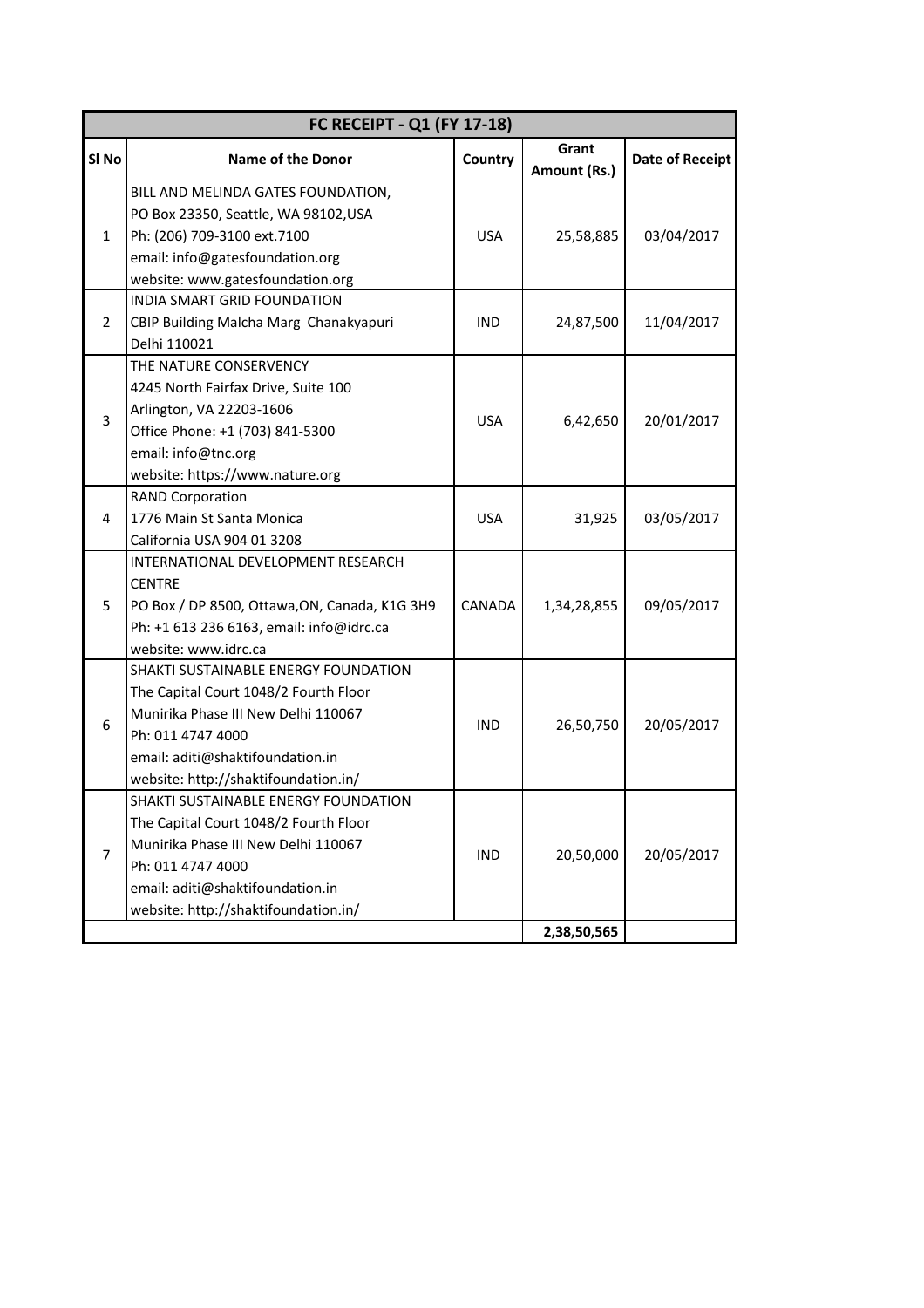| FC RECEIPT - Q2 (FY 17-18) |                                                                                                                                                                                                                                                                       |                |                       |                        |
|----------------------------|-----------------------------------------------------------------------------------------------------------------------------------------------------------------------------------------------------------------------------------------------------------------------|----------------|-----------------------|------------------------|
| SI No                      | <b>Name of the Donor</b>                                                                                                                                                                                                                                              | Country        | Grant<br>Amount (Rs.) | <b>Date of Receipt</b> |
| $\mathbf{1}$               | BILL AND MELINDA GATES FOUNDATION,<br>PO Box 23350, Seattle, WA 98102, USA<br>Ph: (206) 709-3100 ext.7100<br>email: info@gatesfoundation.org<br>website: http://www.gatesfoundation.org<br>BILL AND MELINDA GATES FOUNDATION,<br>PO Box 23350, Seattle, WA 98102, USA | <b>USA</b>     | 2,23,550              | 05/07/2017             |
| $\overline{2}$             | Ph: (206) 709-3100 ext.7100<br>email: info@gatesfoundation.org<br>website: http://www.gatesfoundation.org                                                                                                                                                             | <b>USA</b>     | 2,30,70,247           | 02/08/2017             |
| 3                          | UNITED NATIONS DEVELOPMENT PROGRAMME<br>Jawahar Nagar, Qaiserbagh, Lucknow<br>Uttar Pradesh 226003<br>email: info.in@undp.org<br>website: http://www.in.undp.org                                                                                                      | <b>USA</b>     | 11,523                | 07/08/2017             |
| 4                          | INTERNATIONAL DEVELOPMENT RESEARCH<br><b>CENTRE</b><br>PO Box DP 8500 Ottawa ON Canada K1G 3H9<br>Ph: 001 613 236 6163<br>email: info@idrc.ca<br>website: http://www.idrc.ca                                                                                          | CANADA         | 57,37,038             | 10/08/2017             |
| 5                          | INTERNATIONAL DEVELOPMENT RESEARCH<br><b>CENTRE</b><br>PO Box DP 8500 Ottawa ON Canada K1G 3H9<br>Ph: 001 613 236 6163<br>email: info@idrc.ca<br>website: http://www.idrc.ca                                                                                          | CANADA         | 8,78,106              | 01/09/2017             |
| 6                          | <b>GLOBAL WIND ENERGY COUNCIL</b><br>80 Rue d'Arlon, 1040 Brussels, Belgium<br>Ph: +32 2213 1897<br>email:<br>website: http://www.gwec.net                                                                                                                            | <b>BELGIUM</b> | 1,43,123              | 12/09/2017             |
|                            |                                                                                                                                                                                                                                                                       |                | 3,00,63,587           |                        |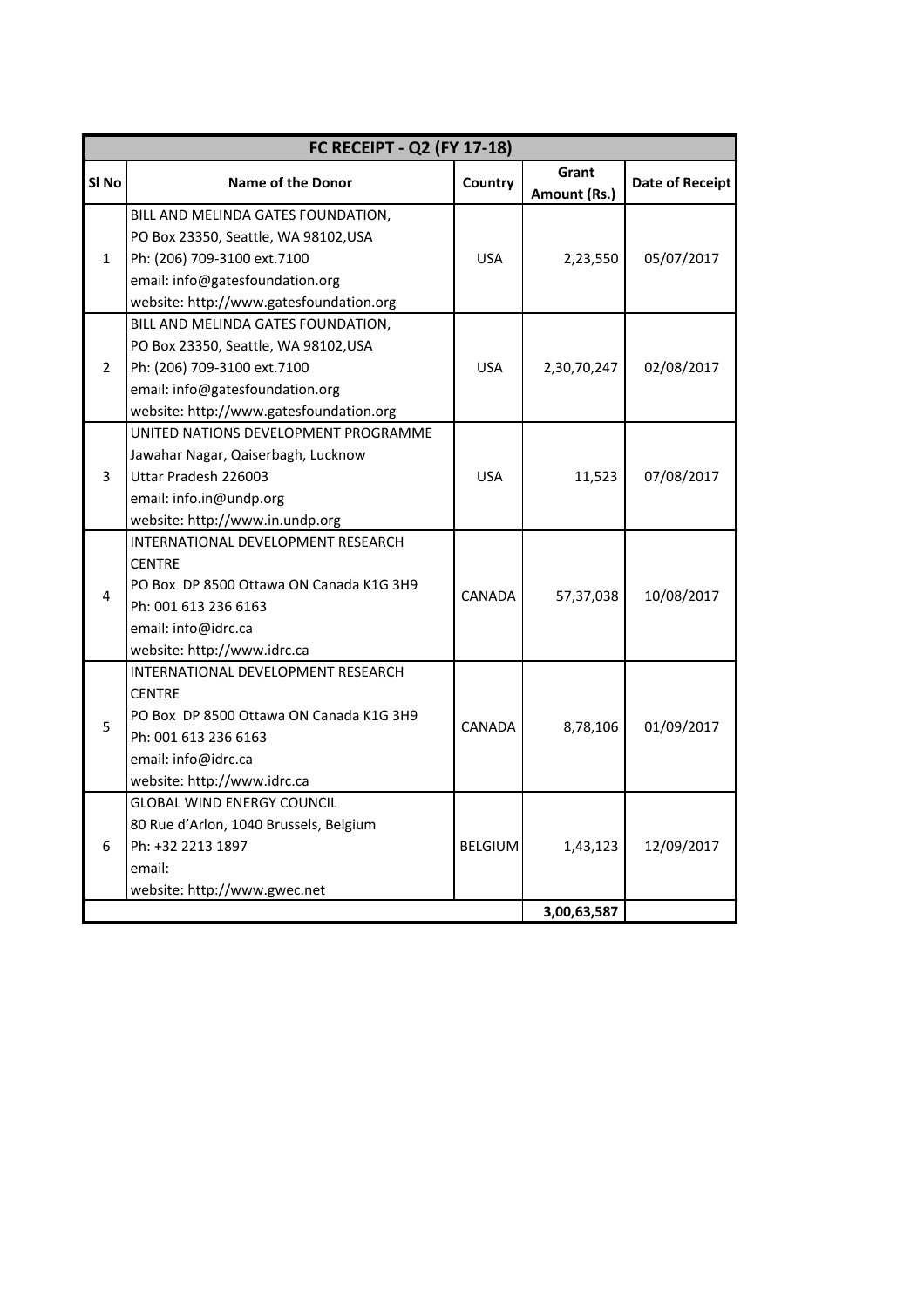| FC RECEIPT - Q3 (FY 17-18) |                                                                                                                                                                                                                            |                        |                       |                        |
|----------------------------|----------------------------------------------------------------------------------------------------------------------------------------------------------------------------------------------------------------------------|------------------------|-----------------------|------------------------|
| SI <sub>No</sub>           | <b>Name of the Donor</b>                                                                                                                                                                                                   | Country                | Grant<br>Amount (Rs.) | <b>Date of Receipt</b> |
| $\mathbf{1}$               | SHAKTI SUSTAINABLE ENERGY FOUNDATION<br>The Capital Court 1048 2 Fourth Floor<br>Munirika Phase III New Delhi 110067<br>Ph: 011 4747 4000<br>email: aditi@shaktifoundation.in<br>website: http://shaktifoundation.in       | <b>IND</b>             | 26,943                | 10/10/2017             |
| $\overline{2}$             | JOHN AND CATHERINE T MACARTHUR<br><b>FOUNDATION</b><br>140 S Dearborn Street Chicago IL 60603 5285<br>Ph: 00312 726 8000<br>email: 4answers@macfound.org<br>website: https://www.macfound.org                              | <b>USA</b>             | 69,76,400             | 10/10/2017             |
| 3                          | JOHN AND CATHERINE T MACARTHUR<br><b>FOUNDATION</b><br>140 S Dearborn Street Chicago IL 60603 5285<br>Ph: 00312 726 8000<br>email: 4answers@macfound.org<br>website: https://www.macfound.org                              | <b>USA</b>             | 93,23,600             | 10/10/2017             |
| 4                          | <b>OAK FOUNDATION</b><br>Oak Philanthropy Ltd Case Postale 115<br>58 Avenue Louis Casaï 1216 Cointrin<br>Geneva Switzerland<br>Ph: 0041 0 22 318 8640<br>email: info@oakfnd.ch<br>website: www.oakfnd.org                  | <b>SWITZER</b><br>LAND | 1,55,00,000           | 13/10/2017             |
|                            | ASIA INSTITURE OF TECHNOLOGY<br>58 Moo 9- Paholyothin Highway Tambon Khlong<br>Nung, Khlong Nung Chang Wat Pathum Thani<br>12120 Thailand<br>Ph: 0066 02 524 5010<br>email: hro@ait.asia<br>website: https://www.ait.ac.th | THAILAND               | 31,777                | 13/10/2017             |
| 6                          | INTERNATIONAL DEVELOPMENT RESEARCH<br><b>CENTRE</b><br>PO Box DP 8500 Ottawa ON Canada K1G 3H9<br>Phone 001 613 236 6163<br>email: info@idrc.ca<br>website: www.idrc.ca                                                    | <b>CANADA</b>          | 1,14,06,025           | 04/12/2017             |
| 7                          | SHAKTI SUSTAINABLE ENERGY FOUNDATION<br>The Capital Court 1048 2 Fourth Floor<br>Munirika Phase III New Delhi 110067<br>Ph: 011 4747 4000<br>email: aditi@shaktifoundation.in<br>website: http://shaktifoundation.in       | IND                    | 13,22,725             | 07/12/2017             |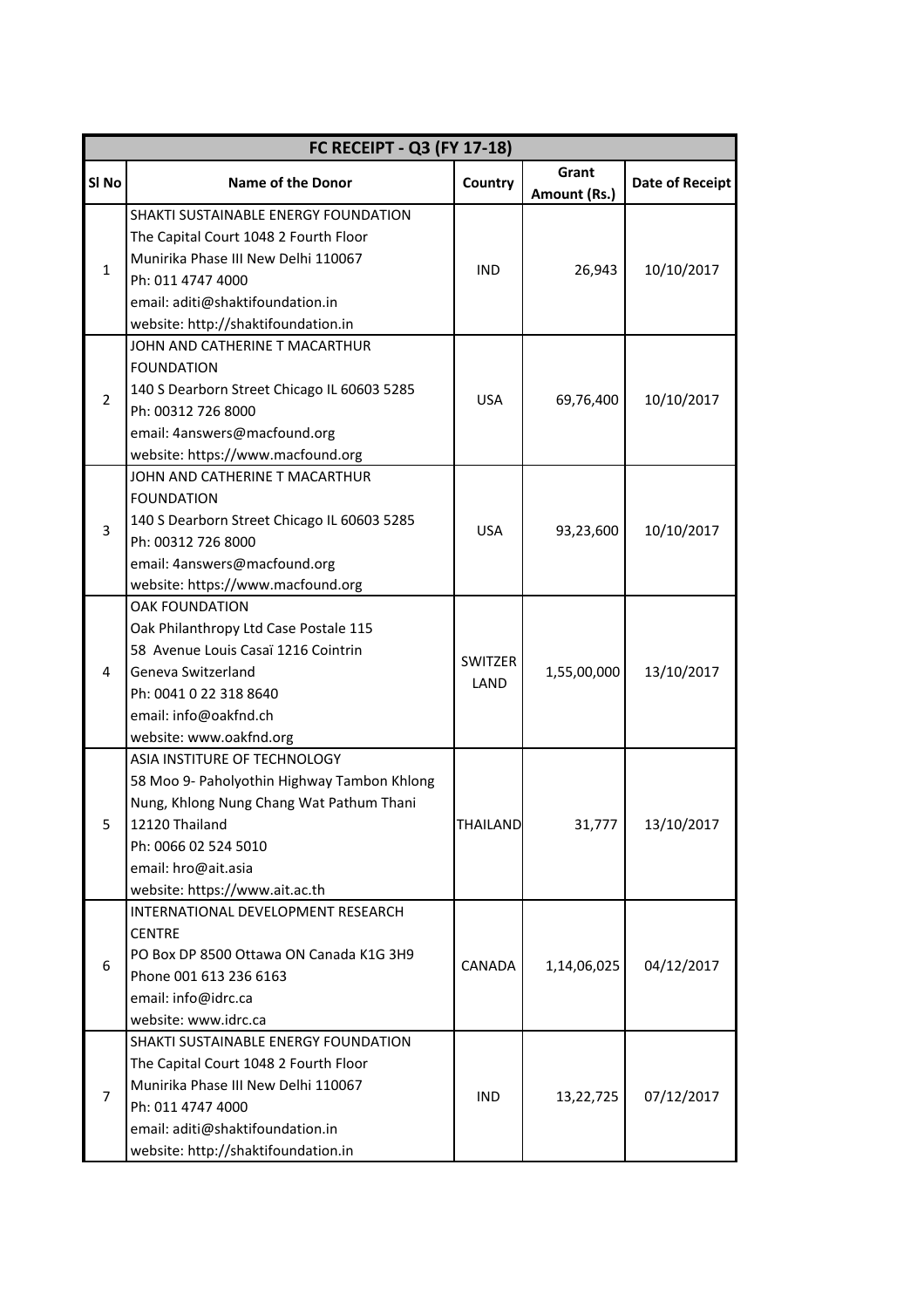| 8  | SHAKTI SUSTAINABLE ENERGY FOUNDATION   | <b>IND</b>             | 19,98,803   | 07/12/2017 |
|----|----------------------------------------|------------------------|-------------|------------|
|    | The Capital Court 1048 2 Fourth Floor  |                        |             |            |
|    | Munirika Phase III New Delhi 110067    |                        |             |            |
|    | Ph: 011 4747 4000                      |                        |             |            |
|    | email: aditi@shaktifoundation.in       |                        |             |            |
|    | website: http://shaktifoundation.in    |                        |             |            |
|    | SHAKTI SUSTAINABLE ENERGY FOUNDATION   |                        | 18,00,774   | 08/12/2017 |
|    | The Capital Court 1048 2 Fourth Floor  |                        |             |            |
| 9  | Munirika Phase III New Delhi 110067    | <b>IND</b>             |             |            |
|    | Ph: 011 4747 4000                      |                        |             |            |
|    | email: aditi@shaktifoundation.in       |                        |             |            |
|    | website: http://shaktifoundation.in    |                        |             |            |
|    | <b>GOOD ENERGIES FOUNDATION</b>        |                        | 1,12,74,639 | 15/12/2017 |
|    | Grafenauweg 12 CH 6301 Zug Switzerland | <b>SWITZER</b><br>LAND |             |            |
| 10 | Ph: 041 4 1 728 00 42                  |                        |             |            |
|    | email: info@goodenergies.org           |                        |             |            |
|    | website: www.goodenergies.org          |                        |             |            |
|    | THE NATURE CONSERVENCY                 | <b>USA</b>             | 3,16,100    | 15/12/2017 |
|    | 4245 North Fairfax Drive Suite 100     |                        |             |            |
| 11 | Arlington VA 22203 1606                |                        |             |            |
|    | Office Phone: 001 703 841 5300         |                        |             |            |
|    | email: info@tnc.org                    |                        |             |            |
|    | website: https://www.nature.org        |                        |             |            |
|    | SHAKTI SUSTAINABLE ENERGY FOUNDATION   | <b>IND</b>             | 80,00,000   | 27/12/2017 |
|    | The Capital Court 1048 2 Fourth Floor  |                        |             |            |
| 12 | Munirika Phase III New Delhi 110067    |                        |             |            |
|    | Ph: 011 4747 4000                      |                        |             |            |
|    | email: aditi@shaktifoundation.in       |                        |             |            |
|    | website: http://shaktifoundation.in    |                        |             |            |
|    |                                        |                        | 6,79,77,786 |            |